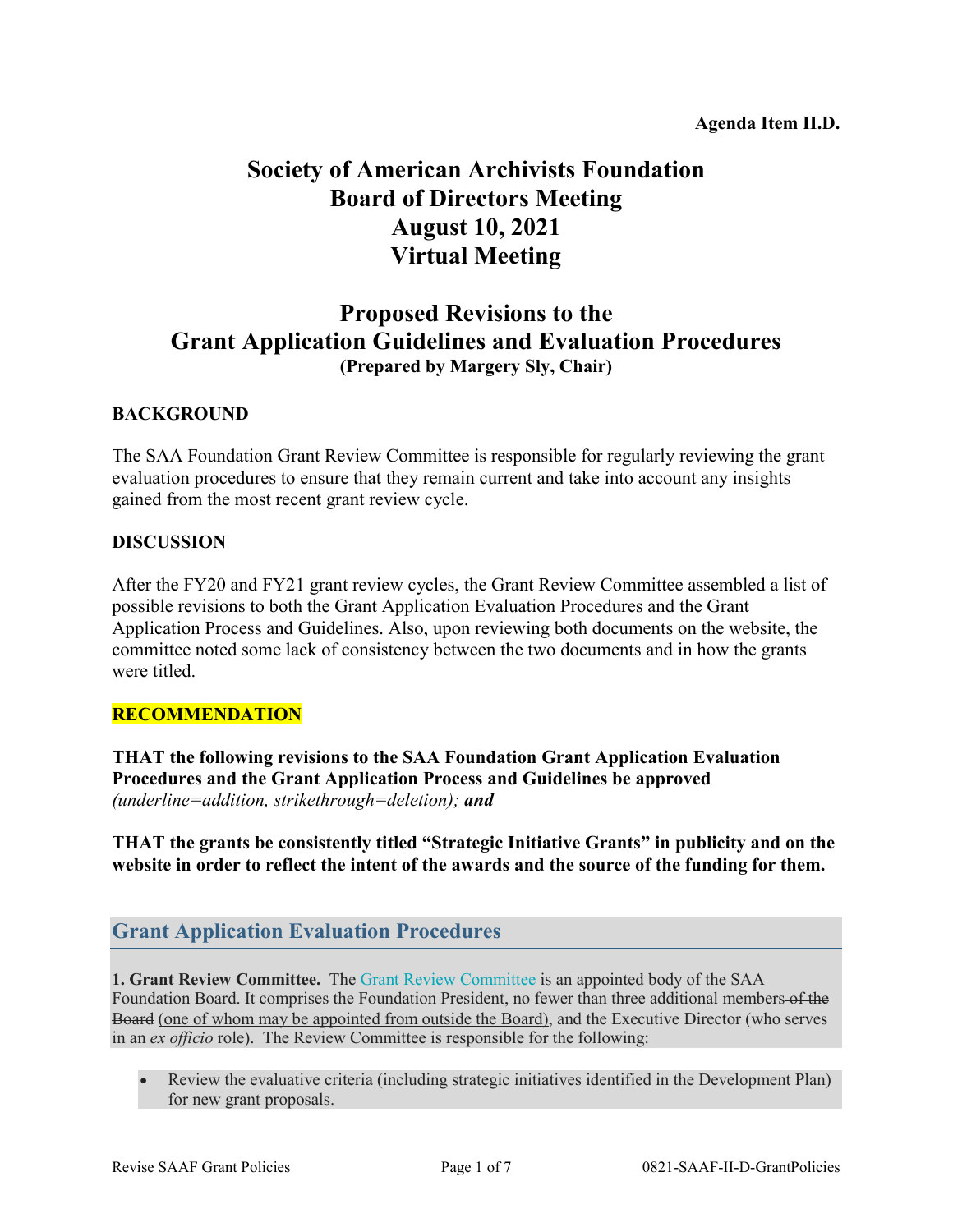- Receive and solicit direction from the Foundation Board on the annual funding allocation and any special program priorities that support the Foundation or SAA mission and strategic plan.
- Assist the Executive Director in issuing the Call for Proposals no later than November 10ctober 1.
- Be prepared to meet as a group and to work individually to analyze, evaluate and, if necessary, contact others to gather information for a recommendation on grant applications received.
- Report to the Board and make recommendations for awarding of grants, including providing a list of proposals that are not recommended for funding and the reason(s) why.
- Monitor the submission of impact statements or reports from previous grant recipients.
- Review as needed the [Grant Application Process and Guidelines](https://www2.archivists.org/groups/saa-foundation-board-of-directors/society-of-american-archivists-foundation-grant-application) and the [Application Evaluation](https://www2.archivists.org/groups/saa-foundation-board-of-directors/application-evaluation-procedures)  [Procedures.](https://www2.archivists.org/groups/saa-foundation-board-of-directors/application-evaluation-procedures)

**2. Schedule.** The letter of inquiry deadline is December 1 November 15. The Review Committee will consider the letters and respond to applicants with potential suggestions within three four weeks of the deadline. The grant application deadline is February 1. The Review Committee will consider applications, conduct its review, and report its recommendations to the Board by March 30. The Board will consider and vote on the committee's Committee's recommendations before May 1. The President will notify the applicants of the Board's decision by May 15.

**3. Initial Letter of Inquiry.** Applicants are encouraged to inquire about the suitability of their proposals with the requirements of the Foundation's grant program. An initial letter of inquiry may be a one-page, 750-word statement of interest that provides at a minimum the following five pieces of information:

- Applicant's identifying information (acting as an individual or for an institution).
- Description of project or activity and product.
- Specific reason(s) for applying with reference to the Foundation's funding priorities.
- Amount requested and expected expenses.
- Other relevant information.

**4. First-Pass Review.** The Executive Director and/or the Grant Review Committee will conduct an initial review of each letter of inquiry. Included in that review will be a determination of any apparent conflict of interest, as outlined in paragraph 6. The Executive Director will distribute inquiries as soon as possible with a recommendation to proceed or decline further consideration of the proposal based on her/his/their first-pass review. The Committee will consider the Executive Director's recommendation and respond with an "up or down" decision on the appropriateness of the proposal. The key criteria to be considered at this stage are:

- The proposal requests funding within the award guidelines (e.g., \$500-\$5,000). If not, the Committee may consider the proposal if a compelling reason exists to exceed the funding guidelines.
- Unambiguous evidence has been provided to identify the individual and/or the entity that will be the recipient of the funds and who will conduct the work.
- The proposal addresses the overall mission and priorities of the Foundation and/or SAA.
- The applicant pointedly addresses how the proposal implements or advances at least one of the goals or activities of the SAA strategic plan.
- The activity being funded does not replicate established Foundation activities (e.g., scholarships, travel to annual Annual meetingMeeting, etc.) nor does it ask for funds that are excluded by the Foundation Board (such as travel and internships).

The Executive Director will inform the proposer(s) of the Review Committee's decision to receive a full proposal, to decline the proposal, or, in some cases, to encourage reapplication following revision.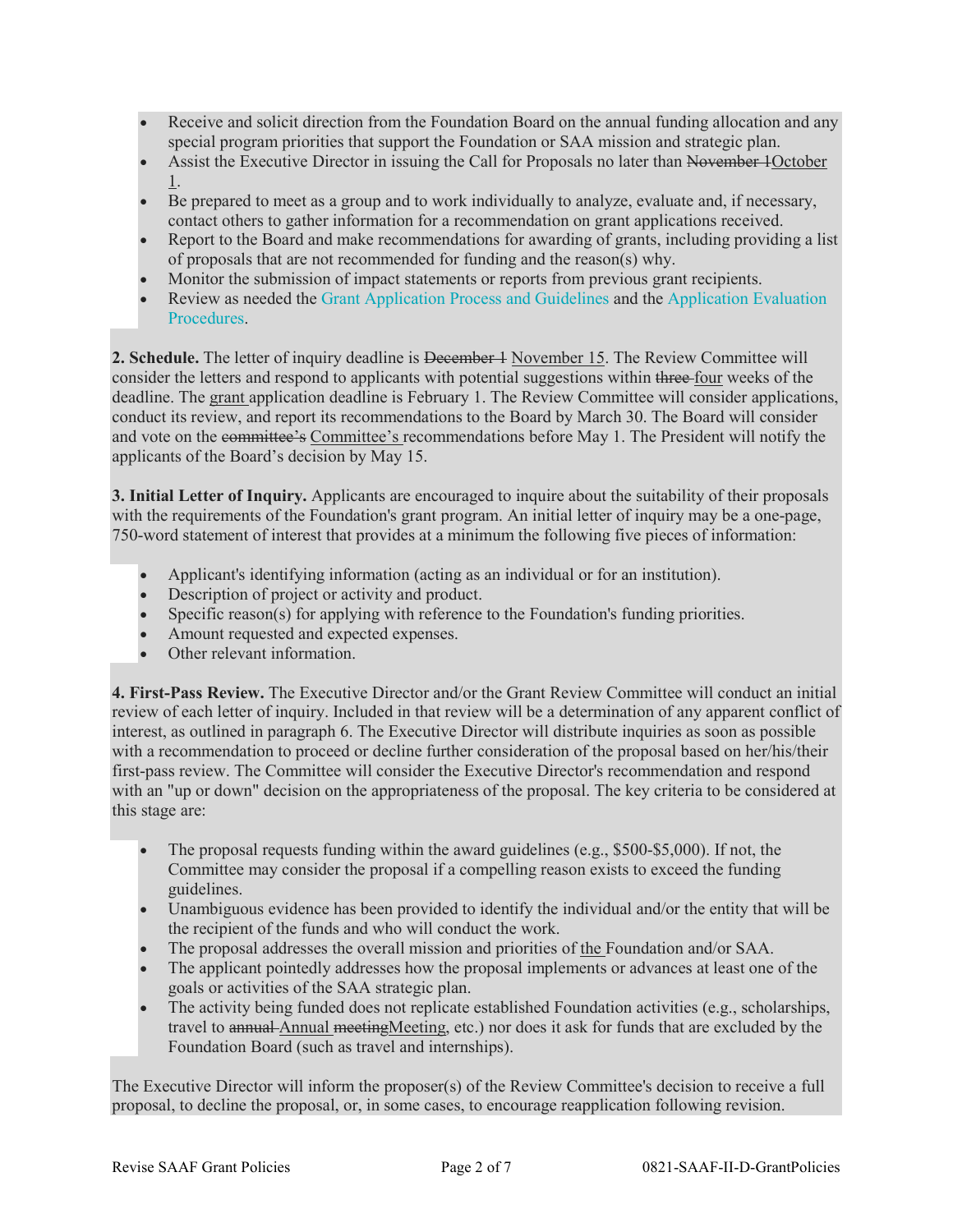**5. Application.** Upon receipt of an application, the committee Committee chair will assign a member to be the key contact to solicit from the proposer any additional information that may be needed to clarify the work/activity under review (methods, product, sponsor, budget use, qualifications, impact, etc.). The key contact will provide an overall assessment to the Review Committee on the basis of any additional findings that bear on the grant proposal. The key contact and the Review Committee may agree that no additional information is needed, in which case the committee's Committee's assessment may proceed immediately.

**6. Conflict of Interest Reminder.** Grant Review Committee and Foundation Board members are expected to announce a potential conflict of interest and to recuse themselves from any decision-making role or vote on a grant inquiry or proposal that originates from or benefits an entity with which the member has a personal or other association. (Such association is one that a reasonable person could perceive as leading to favorable or unfavorable treatment on any basis other than a strictly professional and unbiased evaluation.)

No current Grant Review Committee or Foundation Board member may be the direct recipient of Foundation grant funds or be reimbursed or paid with Foundation funds for serving, in any capacity, an entity receiving a Foundation grant. No Grant Review Committee member may serve as a key contact if that member is familiar with the applicant or could be perceived as having a conflict of interest in fairly assessing or representing the applicant's proposal.

**7. Expert Review.** The Committee, in consultation with Board members, may consider the input of individuals who can lend expertise to the review process for proposals that involve a specialist's knowledge, technical skills, methodologies, and/or similar unfamiliar domains. The key contact will gather this input in those cases in which it is deemed necessary. The Review Committee is not required to seek outside opinion if the substance of the proposal is within their professional competence to evaluate.

Consulted experts should make every attempt to: (1) evaluate statements of fact and declarative statements made by the proposer/proposal, and (2) assess the overall value of the proposed activity to the profession. Such inquiries should protect the confidentiality of the application process for both the applicant and reviewer.

#### 7. **Funding Priorities**

The SAA Foundation Board awards grants that meet the mission and goals of the Foundation and/or the strategic planning priorities of the Society of American Archivists. Applicants must make direct and substantive reference to the way(s) in which an award of funds will advance one or more of the strategic goals of the SAA Foundation and/or the Society of American Archivists. To set reasonable expectations for applicants, the Board endeavors to publicize special concerns within the SAA Foundation funding priorities and invite applications in those areas.

The SAA Foundation does not fund the following:

- Indirect or overhead costs;
- General internships and fellowships that are not related to a specific Foundation-funded project;
- Travel, registration, or other costs associated with attending a professional conference;
- Scholarships or tuition;
- Costs associated with attending trainings; or
- Projects that benefit one institution, rather than also the profession at large.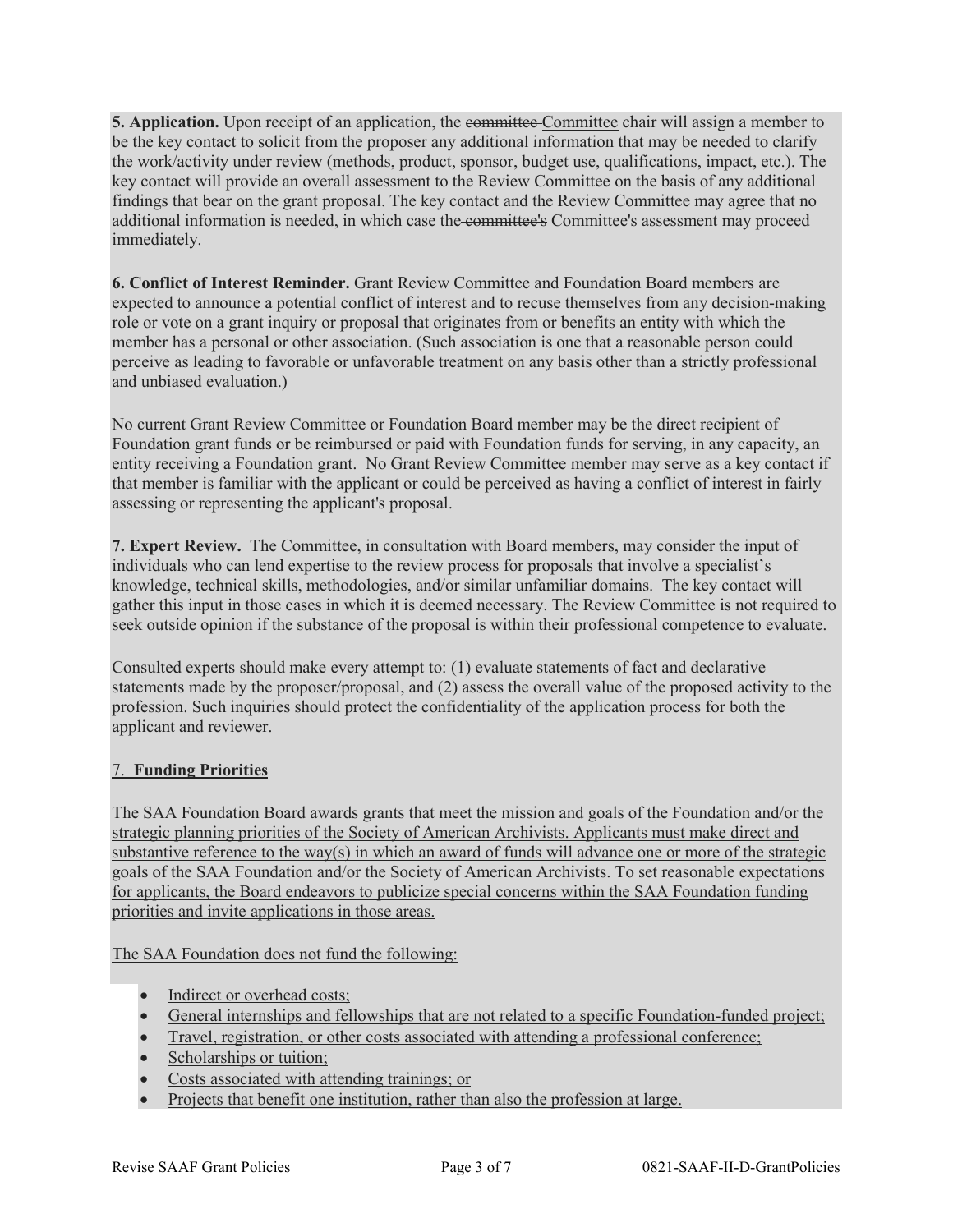**8. Committee Review.** The Review Committee will evaluate and make a recommendation to the Board on every grant application that it receives after an invitation to apply. The Review Committee shall consider, but not be limited by, the following criteria in making its recommendations:

- Appropriateness of the methods (reliability, validity, population, etc.);
- Overall impact of the project on the profession or a segment thereof;
- Uniqueness of the activity and/or project (has it been done before);
- Availability of other equally useful routes to achieving a similarly valuable outcome; and
- Value of a specific archival project (e.g., supporting records of enduring value); and
- Soundness of the work plan, techniques, tools, and human resources.

During the evaluation, Review Committee members will review the full applications for any potential conflict of interest, as outlined in paragraph 6. If a conflict of interest is found or suspected, the Executive Director and the Board will be notified and asked to review the matter of a potential conflict of interest before the Review Committee puts forward its final recommendation.

**9. Formal Evaluation.** The Evaluation Form is the formal written tool used by the Review Committee to record its assessment of each application and prepare a recommendation to the Board. The formal evaluation should not precede an assessment report from the key contact if the Review Committee has requested additional information.

All evaluations are anonymous and confidential in source beyond the Review Committee; however, the Executive Director may share the contents of the reviews with the applicant upon request.

**10. Committee Recommendations.** The Review Committee will confer in real time (via phone conference or in person) at least once to review and vote on all pending grant proposals, to reconcile differences in evaluations of individual proposals, and to prepare final recommendations to the Board. A final decision about how to allocate the available funds in the annual distribution should not occur until all proposals have been received and evaluated in the annual grant cycle. An exception to this rule may be an expedited request from the Foundation Board, SAA Council, or Executive Committee to meet an extraordinary contingency situation. All votes of the Grant Review Committee to recommend (or not to recommend) a grant to the Foundation Board shall be by secret ballot. All voting members of the committee are required to vote unless they have an acknowledged conflict of interest.

**11. Post-Award Accountability.** In consultation with the Executive Director, it is the duty of the Grant Review Committee to prepare a brief report to the Board on the work of the Committee, including its recommendations for improving the grant application and review process and other useful observations that will assist the next Review Committee.

The Review Committee will work with the Executive Director to examine and monitor previous grant awards for expected outcomes and measures. If deemed necessary, the Review Committee (or the Executive Director) will report to the Board on the recipients' grant activity within 12 months of the conclusion of the grant cycle.

## **Grant Application Process and Guidelines**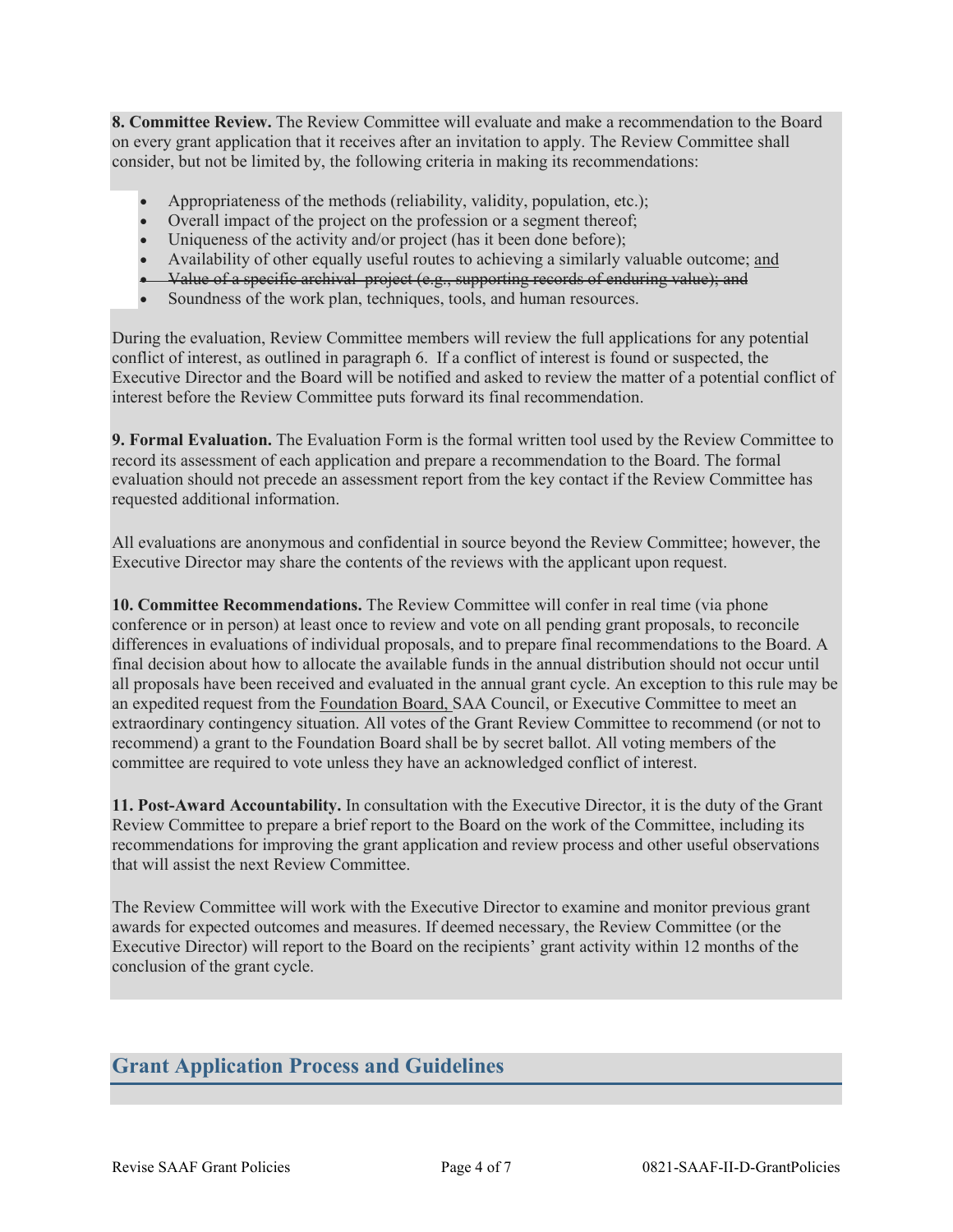#### **Funding Priorities**

The SAA Foundation Board awards grants that meet the [mission and goals](https://www2.archivists.org/foundation) of the Foundation and/or the [strategic planning](https://www2.archivists.org/governance/strategic-plan) priorities of the Society of American Archivists. Applicants must make direct and substantive reference to the way(s) in which an award of funds will advance one or more of the strategic goals of the SAA Foundation and/or the Society of American Archivists. To set reasonable expectations for applicants, the Board endeavors to publicize special concerns within the SAA Foundation funding priorities and invite applications in those areas.

The SAA Foundation does not fund the following:

- Indirect or overhead costs:
- General internships and fellowships that are not related to a specific Foundation-funded project;
- Travel, registration, or other costs associated with attending a professional conference;
- Scholarships or tuition;
- Costs associated with attending trainings; or
- Projects that benefit one institution, rather than also the profession at large.

#### **Funds Available**

The Board encourages grant requests in amounts ranging from \$500 to \$5,000, although the SAA Foundation will consider larger funding requests that could have an unusual impact on the profession. The SAA Foundation does not pay for indirect costs.

#### **Eligibility**

Individuals, groups, and organizations are eligible to apply for an SAA Foundation grant. Among the categories of applicants who are encouraged to apply are practicing archivists, SAA component groups, other organizations of archivists, and allied professionals.

#### **Grant Timing**

The SAA Foundation follows a July 1 to June 30 fiscal year cycle. To be fairly considered by the Board, initial Letters of Inquiry should be received no later than November 15. All formal Grant Applications must be submitted by February 1. The Board reserves the right to consider a proposal at any time for unusual or special circumstances, and for similar reasons may streamline the grant request process to address an urgent need.

#### **Applying for an SAA Foundation Grant**

The Board will endeavor to follow a transparent, fair, and simple process of application and evaluation. No current SAA Foundation Board member may be the direct or indirect recipient of Foundation grant funds. No Board member will participate in consideration of a grant application in which the member has, or could be perceived as havingto have, a personal interest, benefit, or relationship that could create a conflict of interest.

#### **Letter of Inquiry**

The initial letter of inquiry should be a brief introductory exchange. It is designed to reduce the work for an applicant by providing a quick answer to the question: Is my proposal something that fits the funding priorities of the SAA Foundation?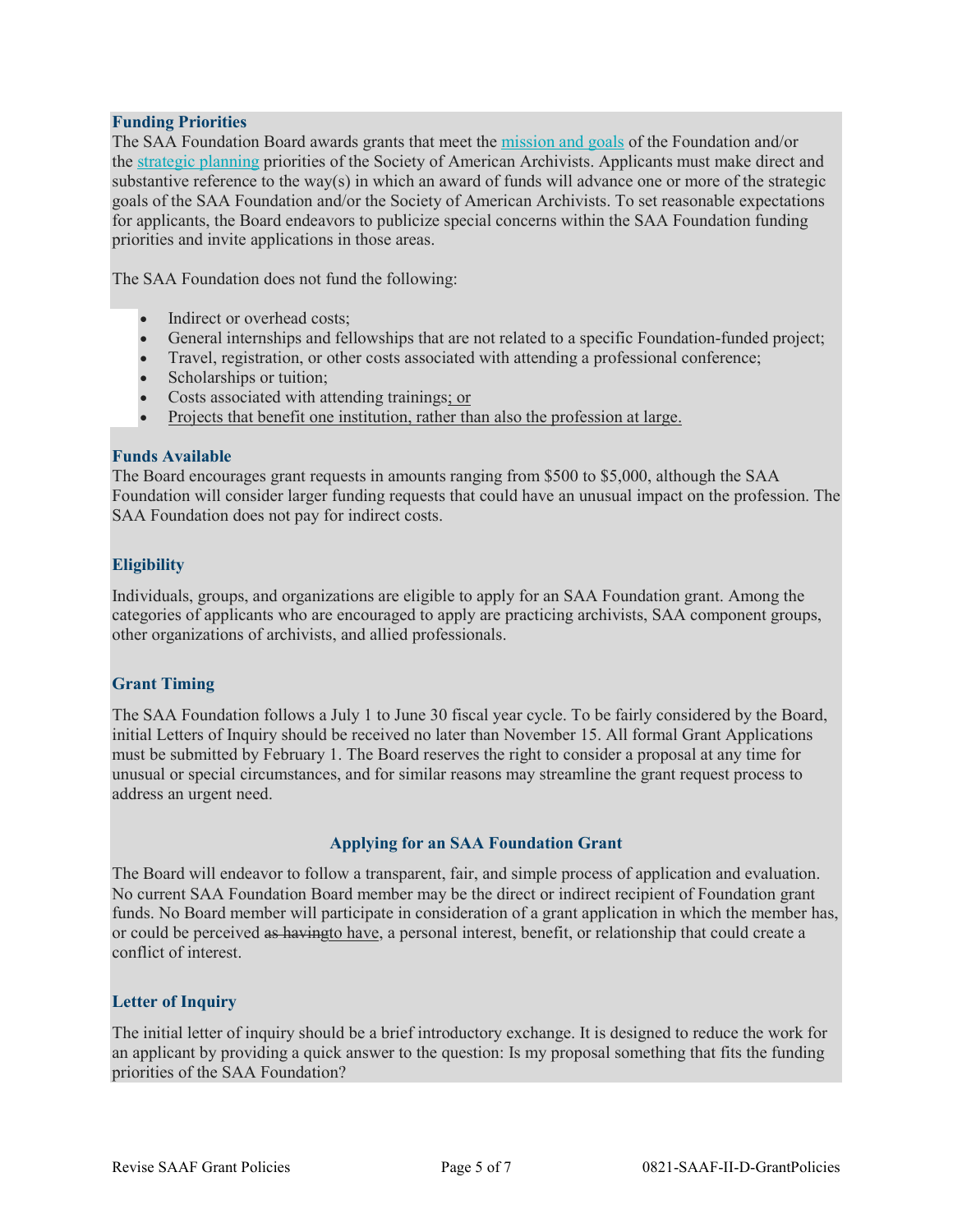The applicant should begin with a brief, introductory statement of interest (maximum 750 words) to explore the appropriateness of a proposal to the Foundation. The letter should provide summary information on the overall purpose and goals of the proposed work as follows:

- Identifying information on the applicants, participants, and/or sponsoring organization;
- A short abstract of the project's goals, activities, product, and potential impact;
- The precise connection to the Foundation's priorities and/or SAA's strategic plan; and
- Estimated total project costs and amount of funds requested from the Foundation.

### **Submit Letter of [Inquiry](https://app.smarterselect.com/programs/49091-Society-Of-American-Archivists)**

Letters of inquiry are due no later than <del>December 1</del>November 15. Letters must be submitted via the above form. Each inquiry will be reviewed by the SAA Foundation Grant Review Committee within three-four weeks of the deadline to determine its appropriateness within the guidelines and funding priorities for that grant period. If appropriate, the proposer will be invited to submit a formal grant application.

See the following examples of previous letters of inquiry and grant applications that were funded by the SAA Foundation:

- [Sample Letter of Inquiry](http://files.archivists.org/SAAF/SAMPLE_LOI_SAAF.pdf)
- [Sample Grant Application 1](http://files.archivists.org/SAAF/SAMPLE_GrantApplication_2017_Freeman.pdf)
- [Sample Grant Application 2](http://files.archivists.org/SAAF/SAMPLE_GrantApplication_2017_GoldmanTansey.pdf)

#### **Grant Application**

The application is a refinement of the initial letter of inquiry. It includes a narrative proposal and budget statement that should not exceed three pages in total length. The proposer is asked to elaborate on the five points of information from the initial letter of inquiry as follows:

- Title of project
- Ways in which the project advances the Foundation's mission and vision or the archives profession with reference to SAA's strategic plan or other professional call to action.
- The goals, methods, work plan, and expected products/outcomes of the project.
- Benchmarks and assessment criteria that will provide a measure of the impact and performance of the activity.
- A timetable and expected delivery date for a final report to the Foundation on outcomes (required).
- A complete budget, including entire project costs (in-kind and additional sources of funding) and what SAA Foundation funds will support.
- The roles performed by the principals (with and credentials and résumés) and/or a description of the sponsoring body.
- A copy of the determination letter regarding  $501(c)(3)$  status, if applicable.
- An endorsement from an officer of the sponsoring organization (if the applicant is not an independent agent).
- A copy of the Institutional Review Board statement of approval for any research sponsored by institutions that require approval when utilizing human subjects.